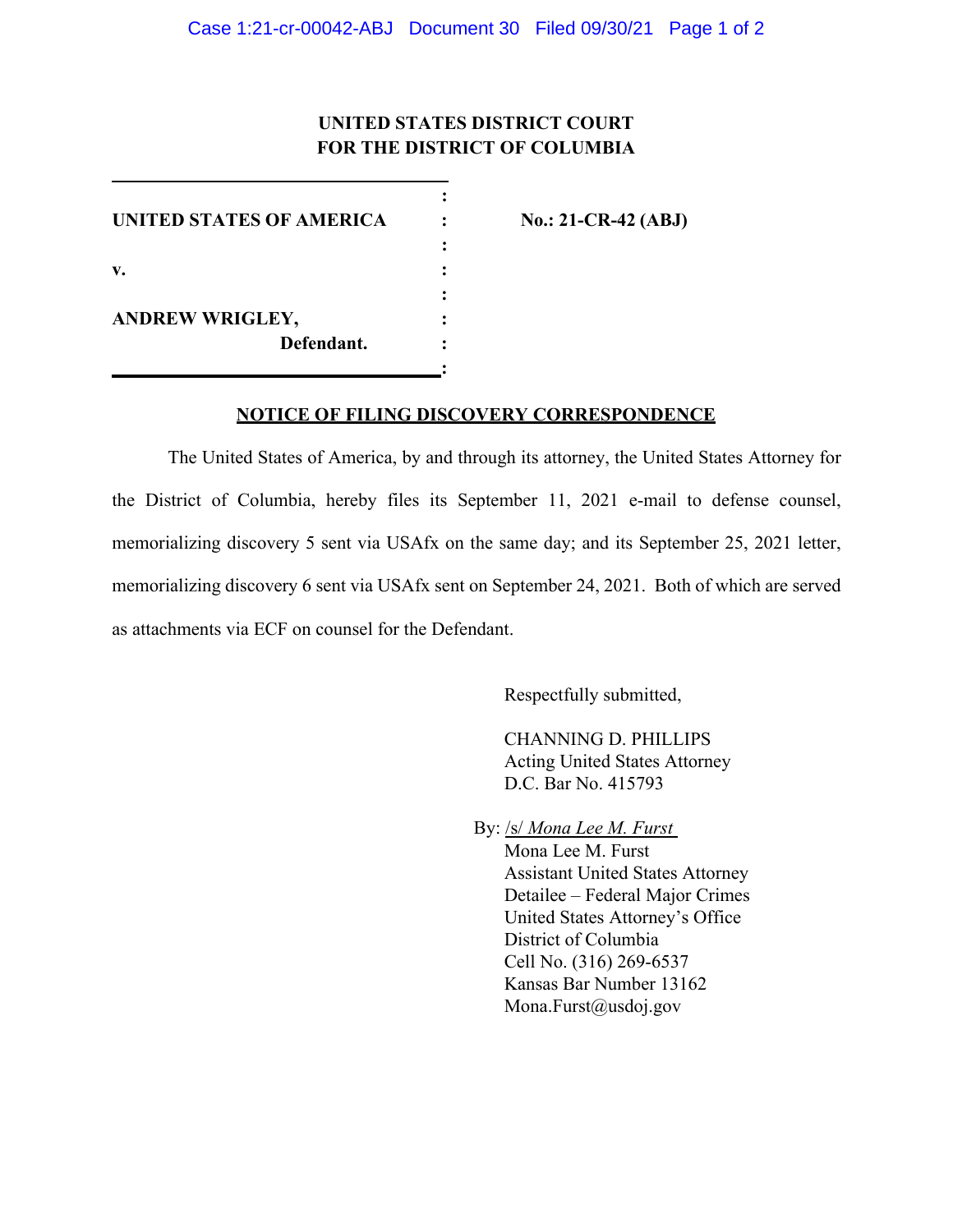# CERTIFICATE OF SERVICE

On this 30<sup>th</sup> day of September, 2021, a copy of the foregoing was served on counsel of record for the defendant via the Court's Electronic Filing System.

/s/*Mona Lee M. Furst*

Mona Lee M. Furst Assistant United States Attorney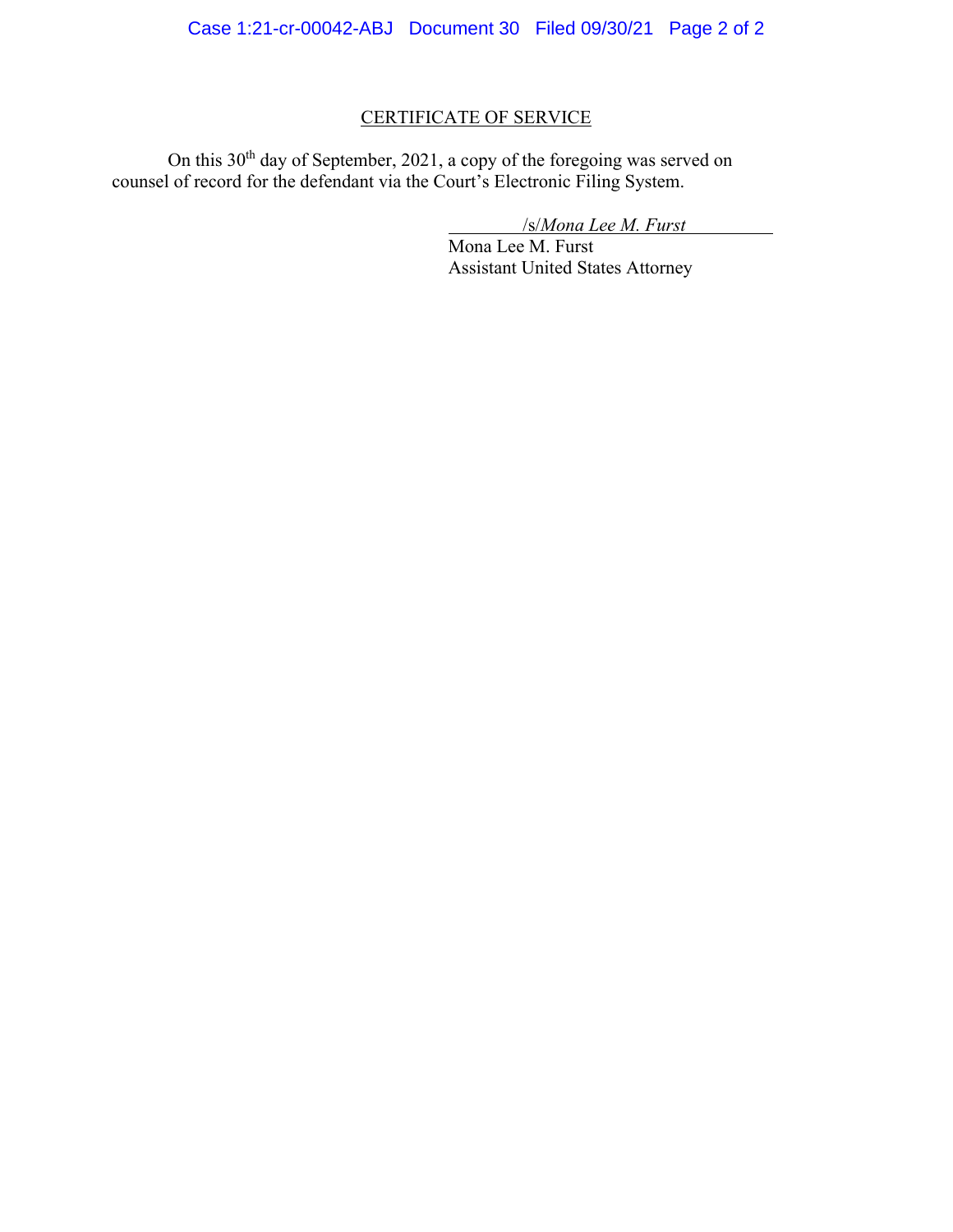| From:    | Furst, Mona (USADC)                     |
|----------|-----------------------------------------|
| To:      | Ann C. Flannery                         |
| Subject: | US v. Wrigley - USCP OPR reports        |
| Date:    | Saturday, September 11, 2021 3:46:00 PM |

## Ann,

Even though Mr. Wrigley has pled, as part of our ongoing discovery production and responsibility in this case, you and Terri Smith will receive an invitation via USAFx to download reports from U.S. Capitol Police (USCP) investigations of alleged wrongdoing by USCP officers on January 6, 2021. Officer names, witness names, and complainant names have been redacted. We are working to produce a set of reports that replaces the redactions with unique identifiers for individuals whose names have been redacted. When that process is complete, we will reproduce the documents with the unique identifiers. Additional exhibits from these investigations are forthcoming. At this time, we understand that a small number of investigations are still ongoing, and we will provide reports of those investigations on a rolling basis as they are concluded.

Regards,

Mona Lee M. Furst Senior Litigation Counsel District of Kansas Detailed to the District of Columbia 1200 Epic Center | 301 N. Main | Wichita, Kansas 67202 Direct line: 316-269-6537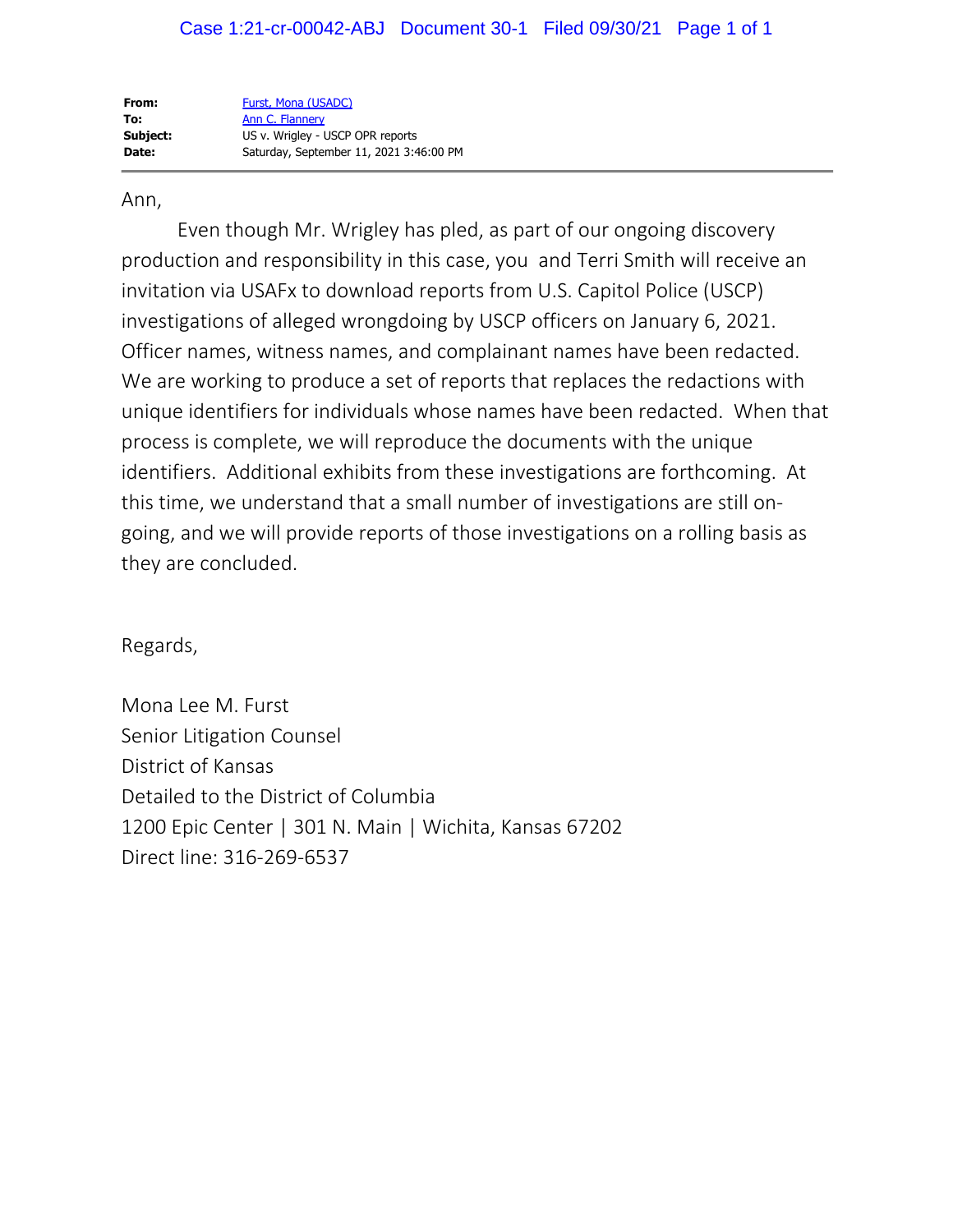## Case 1:21-cr-00042-ABJ Document 30-2 Filed 09/30/21 Page 1 of 2



U.S. Department of Justice

Channing D. Phillips Acting United States Attorney

*District of Columbia*

*Judiciary Center 555 Fourth St., N.W. Washington, D.C. 20530*

September 25, 2021

Ann C. Flannery Attorney at Law Via Email

> Re: *United States v. Andrew Wrigley* Case No. 21-CR-42 (ABJ)

Dear Counsel:

As part of our ongoing discovery production in this case, we produced the following information on September 24, 2021:

- 1. 4,044 files (over one terabyte) consisting of U.S. Capitol Police ("USCP") Closed Circuit Video ("CCV") footage from 118 cameras has been shared to the defense instance of evidence.com. The contents of footage being shared includes video from the interior of the U.S. Capitol Visitor Center and from the Capitol grounds. These files are designated Sensitive under the protective order. Additional footage will be provided on a rolling basis, as we ingest it into our own instance of evidence.com.
- 2. Twenty files that are exhibits to previously produced USCP OPR reports, and a corresponding index, have been shared via USAfx and you should have received a notification via email. Any applicable sensitivity designations are reflected in the index. Additional exhibits will be provided on a rolling basis as we continue to ingest and quality-check them.
- 3. Forty-two files that consist of MPD internal investigation reports and exhibits, and a corresponding index, have been shared via a second, separate USAfx production, and you should have received a notification via email. These reports and exhibits are unredacted and thus designated Highly Sensitive under the protective order.